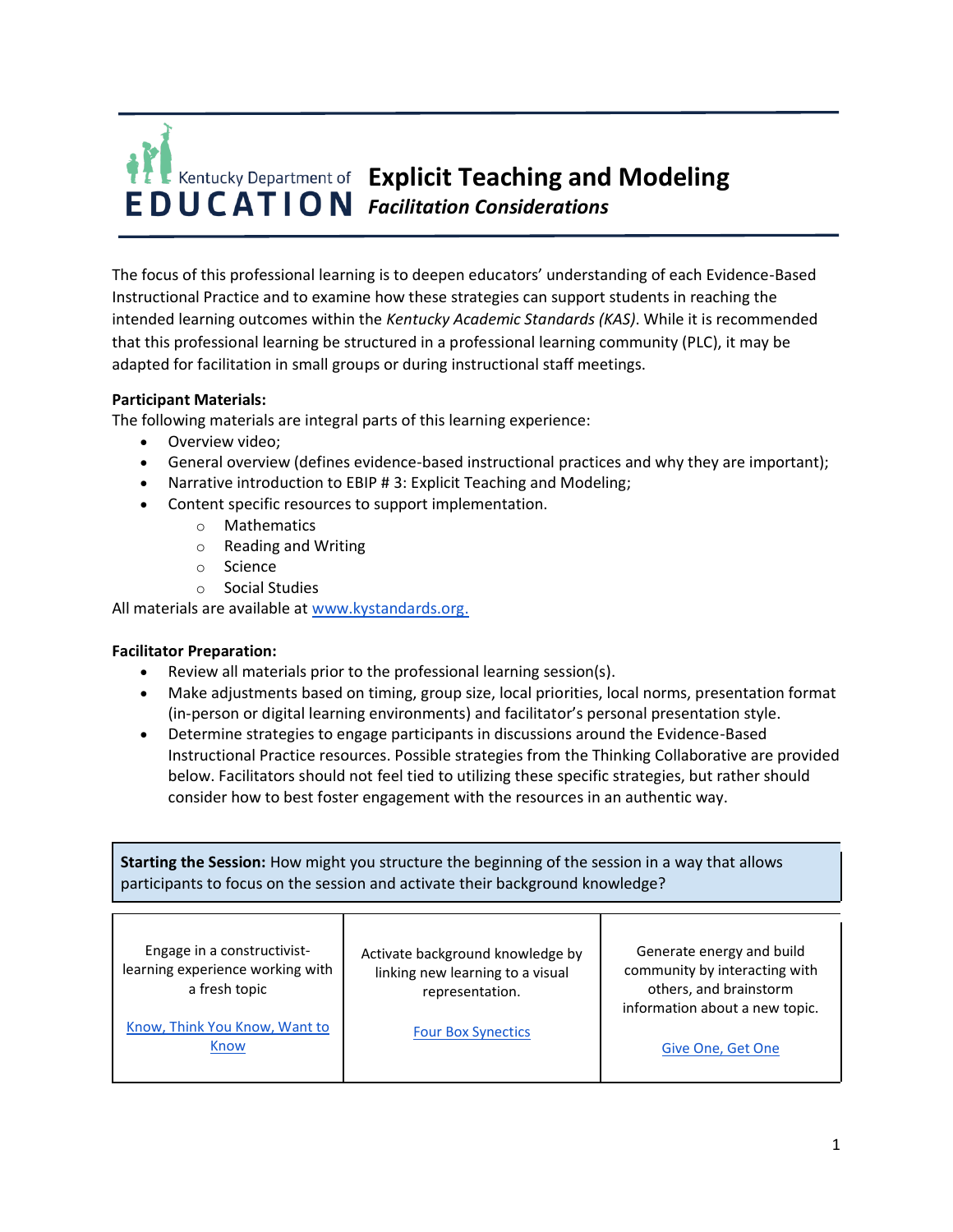**Engaging in the Resources:** How might you structure opportunities for participants to engage with the resources? For example, will there be time for participants to read and process information independently, or will participants engage in the resources collectively? How will the whole group process the new information?

| Select, interpret, explain, synthesize                                                                                   | Prime the pump for full group                                                                      | Acquire, summarize and communicate                                                                                 |
|--------------------------------------------------------------------------------------------------------------------------|----------------------------------------------------------------------------------------------------|--------------------------------------------------------------------------------------------------------------------|
| text.                                                                                                                    | conversation.                                                                                      | information collaboratively.                                                                                       |
| <b>Text Rendering</b>                                                                                                    | First Turn, Last Turn                                                                              | Jigsaw Carousel                                                                                                    |
| Engage in a constructivist-learning<br>experience working with a fresh<br>topic<br>Know, Think You Know, Want to<br>Know | Deepen understanding of<br>concepts through a structured<br>dialogue.<br><b>Delve and Dialogue</b> | Select and interpret information as it<br>relates to individuals and the whole<br>group.<br><b>Focused Reading</b> |

**Closing the Session:** How might you structure opportunities for participants to prioritize "next steps" moving forward? How will participants reflect throughout each session? Is there a common idea of "next steps" or is each individual proceeding independently? Is more time needed in the future for additional learning around this topic or to explore related ideas?

| Clarify the what, why and how | Interdependently synthesize | Members reflect on content and connect |
|-------------------------------|-----------------------------|----------------------------------------|
| of next steps                 | information.                | to their own work.                     |
| <b>Content Check</b>          | $5 - 3 - 1$                 | Stoplight                              |

## **Possible Educator Self Reflection Questions:**

Below is a list of possible reflection questions facilitators may use to help participants process their learning and begin to think about next steps. These questions may be used to stop and reflect throughout or at the end of the session. Facilitators do not have to use all reflection questions, may allow for participant choice, or may choose those questions that best meet the needs of the group and the local context.

Questions for teacher self-reflection related to **explicit instruction and teacher effectiveness:**

- How do I currently structure my instructional units and lesson sequence to help students better understand the content of the standard(s) I am teaching? Is there anything I might want to shift about my current approach?
- How might I utilize the KAS document to determine where students are in their progression of learning both within and across grade levels?
- How might I (or my team/PLC) reflect on common preconceptions, misconceptions and challenges/confusions that might arise for my students? What is our process for identifying